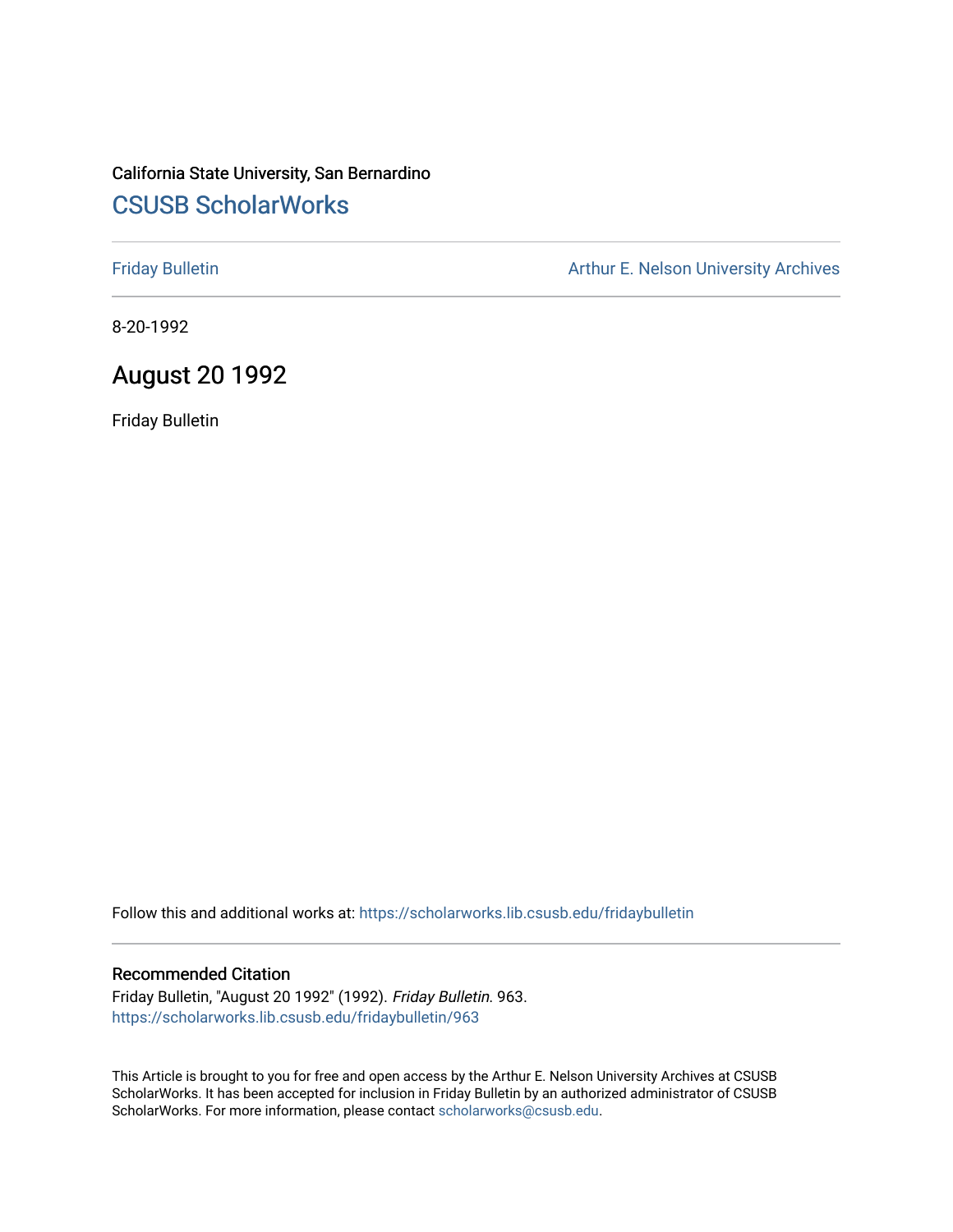

#### AUGUST 20, 1992

# **JACK H. BROWN HALL CONSTRUCTION AHEAD OF SCHEDULE**

Four major development projects on campus are progressing despite this summer's heat and humidity.

"The major milestone will be reached the week of August 24," says Bill Shum (Physical Planning and Development), "when we begin to install the concrete exterior wall panels. This process will go on until the second week of October."

Estimated completion time for Jack H. Brown Hall (business and information science building) is November of next year, which will be six months ahead of the original 24 months the project was scheduled to take.

Twenty percent of the wall construction on the Student Union addition has been completed, Shum says. In a month-and-ahalf work will begin on the second floor of the Student Union. Construction on the building is ahead by two to three months.

While work on the major stmctural members of the new library addition continues, landscaping of the mall area south of the Pfau Library should be completed by the beginning of the fall quarter. Right now, says Shum, the university is working with contractors to decide what kinds of shrubbery to plant in this first of a two-phase project.

A minor capital outlay project the university hopes also to complete by fall is

the renovation of the chemistry lab (PS 324), where casework and cabinetry were built originally some 20 years ago.

"The signed contract has been forwarded to the (California State University system) Chancellor's Office for approval," says Shum, "and we are working diligently with the contractors to see if the project can be completed by the beginning of the new school year." The renovation will enable the university to keep up with emollment growth as more class sections will be

assigned into the lab, adds Shum.

Low bids for two other jobs—the Central Plant and Thermal Energy Storage expansion project and the Central Plant asbestos abatement project—are now being studied by the Chancellor's Office.

The installation of automatic doors in the Creative Arts Building and University Hall, as well as the re-roofmg of the library, are scheduled for completion in early October. Also, the P.E. gym floor is tentatively scheduled for resurfacing in December.

### **ATHLETICS, P.E. STAFF TEAM UP, NAB THIEF**

Thrown together by circumstances and moved by holy irk, five loosely assembled Athletics and Physical Education department staff formed the veritable junior A-Team that helped campus police arrest a burglar in the act.

> When campus police took Fakhouri into custody, "Nancy and I jumped around like kids. It feels good to beat these bad guys once."

With a tennis racket in hand, Heitham Fakhouri, a 20-year-old non-student, was comered without a scuffle by Dr. Cliff Singh (Physical Education) in his office the afternoon of Aug. 6. Singh then phoned two other P£. professors, Dr. Terry Rizzo and

Dr. Chris Grenfell, to assist in detaining Fakhouri until campus police arrived.

Fakhouri, who has been released from jail on his own recognizance and is awaiting arraignment, was spotted by Carolyn Smits (Athletics) only minutes before his capture. She had been on the phone when she spotted Fakhouri in the comer of her eye.

> *On Working Four Days, Not Five*  "Oh, it's fme with me. Anytime I don't have to be here I'm thrilled. It's one more day I don't have to get up and put on my girdle." (Professional stunt double used for photo.)

"I saw someone leave from the SID (Sports Information Director) Office, which is catty-comer from me," says Smits.

By the time she hung up the phone.

*CAMPUS BENEFITS FROM A DECADE OF PHILANTHROPY—CSV Chancellor Barry Munitz (far left) acknowledges the contributions of more than \$200,000 in Western Association of Food Chains scholarships to Cal State students during the past 10 years. Honoring WAFC executive director, Robert E. Richards (secondfrom right), for his role in facilitating the scholarships, Chancellor Munitz also recognizes the efforts of Stater Bros.' chief executive. Jack Brown (far right), a WAFC past president who has been influential in securing \$53,000for students in the School of Business and Public Administration here. CSUSB President Anthony Evans and Vice President Judith Rymer (center) also extend their appreciation on behalf of the campus.* 

seconds later, the man was gone, making off with a FAX machine. The stolen property was discovered in the trunk of Fakhouri's car after his arrest.

After calling campus police, an angry Smits, along with Nancy Simpson (Athletics), identified Fakhouri, which was not difficult. The suspect had talked with Simpson for 15 minutes earlier in the day. He was wearing a dark, jade-colored shirt, a flowery tie and white shorts. His hair was black and slicked back.

Three thefts had occurred around the physical education and athletics areas the week prior to Fakhouri's arrest. And he had been seen wandering around, says Smits. Campus police recently had alerted employees there to watch for any suspiciouslooking characters.

"But a guy 22-years-old or so walking around with a briefcase isn't exactly suspicious," adds Smits, who thought Fakhouri looked like the typical student.

Police have no evidence that Fakhouri was responsible for the three thefts earlier this month, but, says Ed Harrison, director (Public Safety), "The M.O. appears to be the same."

"They (the five athletics and P.E. employees) are the real heroes in this situation. Without their alert actions this man could still be committing thefts down in the P.E. and modular trailer areas."

## *Opinion*

### **A FEW MORE THOUGHTS ON WORKING THE**  4/40

In the last issue of The Friday Bulletin there appeared comments on working 10 hour days from three university employees. Here are three more thoughts to ponder. The series will conclude with a final trio in the Sept. 3 issue.

#### PAT RODGERS-GORDON

*Career Development Center* 



*On Staying Awake Holistically*  "You feel like you've had a holiday having Friday off... You get real creative trying to rejuvenate yourself about four o'clock ... I brought some weights and about three or four o'clock I'll do some deep-breathing kinds of things. I eat some fruit about that time, too."

#### NORM SLOSTED *Housing*



*On Time, Fun and Economics*  "I think the best part is Friday, when you've had a day off, and you realize you still have a weekend left.... I can take three-day camping trips to the beach—if the State of California



gives me the funds to do it."

PAT DIAZ *Counseling Center* 



Photos taken spontaneously with a Polaroid camera by Jay Wampler.